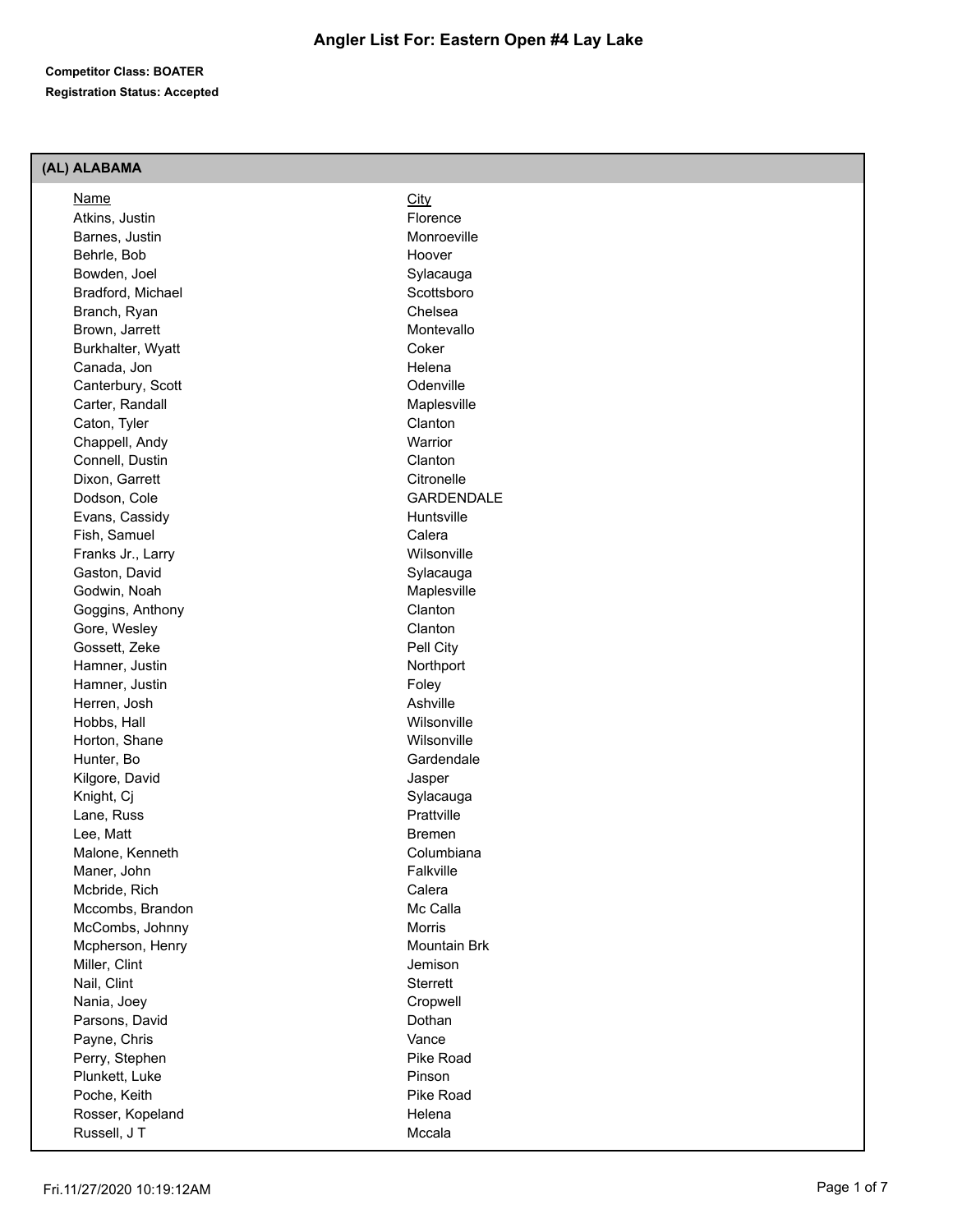## **Competitor Class: BOATER Registration Status: Accepted**

| Schroeder, Chad   | Lowndesboro          |
|-------------------|----------------------|
| Sherrill, Alex    | Clanton              |
| Sinclair, Caiden  | Wilsonville          |
| Smith, Tucker     | Birmingham           |
| Stiffler, Brian   | Pelham               |
| Stracner, Joshua  | Vandiver             |
| Turnbloom, Jared  | Calera               |
| Vanzant, Matt     | Sylacauga            |
| Walker, Jacob     | Alabaster            |
| Weidler, Bill     | Helena               |
| Wilson, Barry     | Birmingham           |
| Total: 61         |                      |
|                   |                      |
| (AR) ARKANSAS     |                      |
| <b>Name</b>       | City                 |
| Horne, Harvey     | <b>Bella Vista</b>   |
| Total: 1          |                      |
|                   |                      |
| (CT) CONNECTICUT  |                      |
| <b>Name</b>       | City                 |
| Wetherell, Alex   | Middletown           |
|                   |                      |
|                   |                      |
| Total: 1          |                      |
| (FL) FLORIDA      |                      |
|                   |                      |
| <b>Name</b>       | <b>City</b>          |
| Carson, Keith     | Debary               |
| Casteel, Jason    | Winter Garden        |
| Davis, Darrell    | Dover                |
| Detweiler, Cody   | Orlando              |
| Ellis, Dj         | Crestview            |
| Frederick, Tim    | Leesburg             |
| Kingree, Chris    | Inverness            |
| Lane Jr., Bobby   | Lakeland             |
| Martin, Scott     | Clewiston            |
| Mott, Parker      | Winter Garden        |
| Robertson, Colby  | Summerfield          |
| Rocamora, Garrett | Lithia               |
| Ryals Jr, Ronald  | Live Oak             |
| Turner, Dave      | <b>Crystal River</b> |
| Total: 14         |                      |
| (GA) GEORGIA      |                      |

| <u>Name</u>    | <b>City</b>       |  |
|----------------|-------------------|--|
| Brooks, Allen  | Canton            |  |
| Frazier, Marc  | Newnan            |  |
| Hendrix, Shawn | Sharpsburg        |  |
| Meers, James   | Rome              |  |
| Prince, Trevor | <b>Blue Ridge</b> |  |
| Thompson, Joe  | Clayton           |  |
|                |                   |  |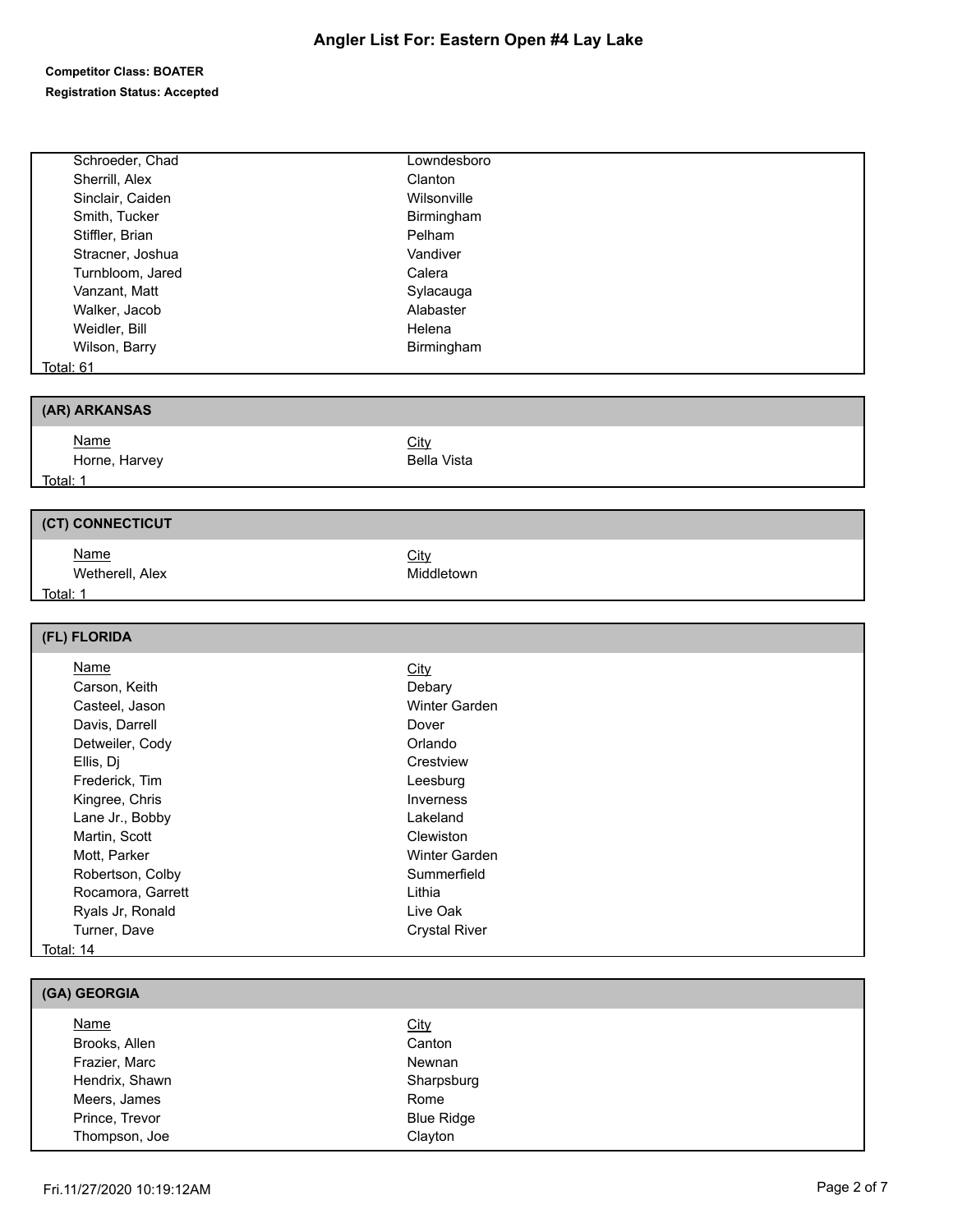## **Competitor Class: BOATER Registration Status: Accepted**

Total: 6

| (IL) ILLINOIS                                                                                                                                                                                                                        |                         |
|--------------------------------------------------------------------------------------------------------------------------------------------------------------------------------------------------------------------------------------|-------------------------|
|                                                                                                                                                                                                                                      |                         |
| <b>Name</b><br>Hubbard, Josh                                                                                                                                                                                                         | City<br>Braidwood       |
| Ramsey, Frank                                                                                                                                                                                                                        | Spring Grove            |
| <u>Total: 2 and 2 and 2 and 2 and 2 and 2 and 2 and 2 and 2 and 2 and 2 and 2 and 2 and 2 and 2 and 2 and 2 and 2 and 2 and 2 and 2 and 2 and 2 and 2 and 2 and 2 and 2 and 2 and 2 and 2 and 2 and 2 and 2 and 2 and 2 and 2 an</u> |                         |
|                                                                                                                                                                                                                                      |                         |
| (IN) INDIANA                                                                                                                                                                                                                         |                         |
| <b>Name</b>                                                                                                                                                                                                                          | <b>City</b>             |
| Bertrand, Cody                                                                                                                                                                                                                       | Dyer                    |
| Getz, Ronnie                                                                                                                                                                                                                         | Sunman                  |
| Total: 2                                                                                                                                                                                                                             |                         |
|                                                                                                                                                                                                                                      |                         |
| (KS) KANSAS                                                                                                                                                                                                                          |                         |
| <b>Name</b>                                                                                                                                                                                                                          | City                    |
| Mansfield, Greg                                                                                                                                                                                                                      | Louisburg               |
| Total: 1 and 1 and 1 and 1 and 1 and 1 and 1 and 1 and 1 and 1 and 1 and 1 and 1 and 1 and 1 and 1 and 1 and 1                                                                                                                       |                         |
|                                                                                                                                                                                                                                      |                         |
| (KY) KENTUCKY                                                                                                                                                                                                                        |                         |
| <b>Name</b>                                                                                                                                                                                                                          | City                    |
| Hunter Jr, John                                                                                                                                                                                                                      | Shelbyville             |
| Mattingly, Matt                                                                                                                                                                                                                      | <b>Gravel Switch</b>    |
| Robertson, Matt                                                                                                                                                                                                                      | Kuttawa                 |
| Salgado-Zavaleta, Hermilo                                                                                                                                                                                                            | Artemus                 |
| Williams, Tommy                                                                                                                                                                                                                      | Shepherdsville          |
| Total: 5                                                                                                                                                                                                                             |                         |
| (MA) MASSACHUSETTS                                                                                                                                                                                                                   |                         |
| <b>Name</b>                                                                                                                                                                                                                          |                         |
| Johnson, Eric                                                                                                                                                                                                                        | <b>City</b><br>Kingston |
| Smith, Cameron                                                                                                                                                                                                                       | Wareham                 |
| Total: 2                                                                                                                                                                                                                             |                         |
|                                                                                                                                                                                                                                      |                         |
| (MD) MARYLAND                                                                                                                                                                                                                        |                         |
| <b>Name</b>                                                                                                                                                                                                                          | City                    |
| Alexander, Greg                                                                                                                                                                                                                      | Hebron                  |
| Elliott, Randy                                                                                                                                                                                                                       | Severn                  |
| Total: 2                                                                                                                                                                                                                             |                         |
| (ME) MAINE                                                                                                                                                                                                                           |                         |
|                                                                                                                                                                                                                                      |                         |
| <b>Name</b>                                                                                                                                                                                                                          | City                    |
| Carter, Jonathan                                                                                                                                                                                                                     | Glenburn                |
| Total: 1                                                                                                                                                                                                                             |                         |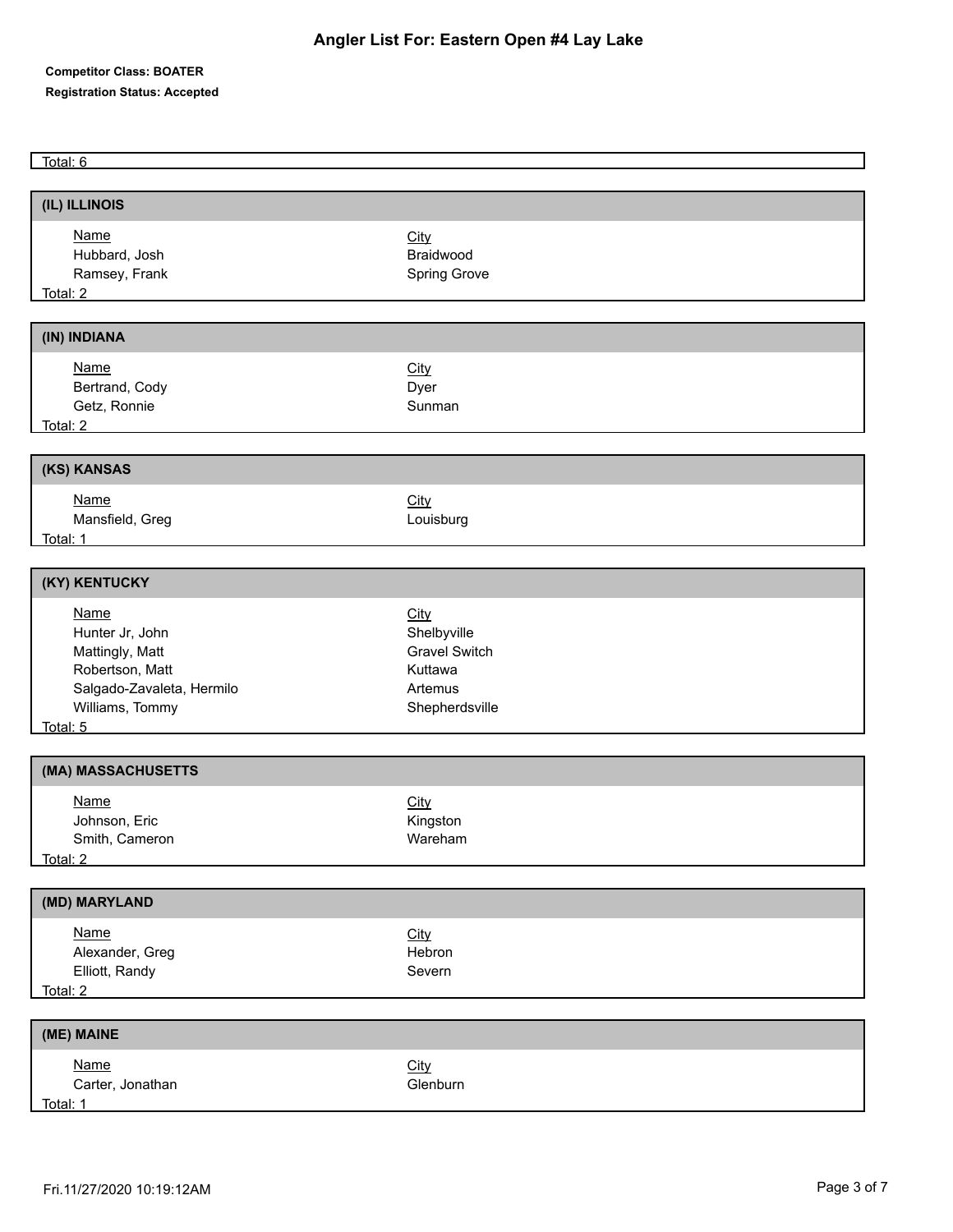## **Competitor Class: BOATER Registration Status: Accepted**

| (MN) MINNESOTA                                                                                                   |                                                                        |
|------------------------------------------------------------------------------------------------------------------|------------------------------------------------------------------------|
| <b>Name</b><br>Fiedler, Denny<br>Hribar, Andy<br>Mittelstaedt, Kenny<br>Smith, Chad<br>Willert, Joel<br>Total: 5 | City<br>Wabasha<br>Lakeville<br>Minnetonka<br>Minnetonka<br>Prior Lake |
| (MO) MISSOURI                                                                                                    |                                                                        |
| <b>Name</b><br>Blaukat, Randy<br>Ellis, Tyler<br>Huff, Cody<br>Total: 3                                          | City<br>Joplin<br><b>Battlefield</b><br>Ava                            |
| (MS) MISSISSIPPI                                                                                                 |                                                                        |
| <b>Name</b><br>Jones, Teb<br>Wooten, Chris<br>Total: 2                                                           | City<br>Hattiesburg<br><b>West Point</b>                               |
| (NC) NORTH CAROLINA                                                                                              |                                                                        |
| <b>Name</b><br>Chambers, Craig<br>Eaker, Guy<br>New, Bryan<br>Queen, KJ<br>Reeger, Richard<br>Total: 5           | City<br>Midland<br>Cherryville<br>Belmont<br>Catawba<br>Gastonia       |
| (NE) NEBRASKA                                                                                                    |                                                                        |
| <b>Name</b><br>Randles, Chad<br>Total: 1                                                                         | <b>City</b><br>Elkhorn                                                 |
| (NY) NEW YORK                                                                                                    |                                                                        |
| <b>Name</b><br>Karachopan, Denis<br>Topken, Trevor<br>Total: 2                                                   | <b>City</b><br>Rocky Point<br>Warwick                                  |
| (OH) OHIO                                                                                                        |                                                                        |
| <b>Name</b><br>Berger, Tyler<br>Hartley, Charlie                                                                 | City<br>Delaware<br>Grove City                                         |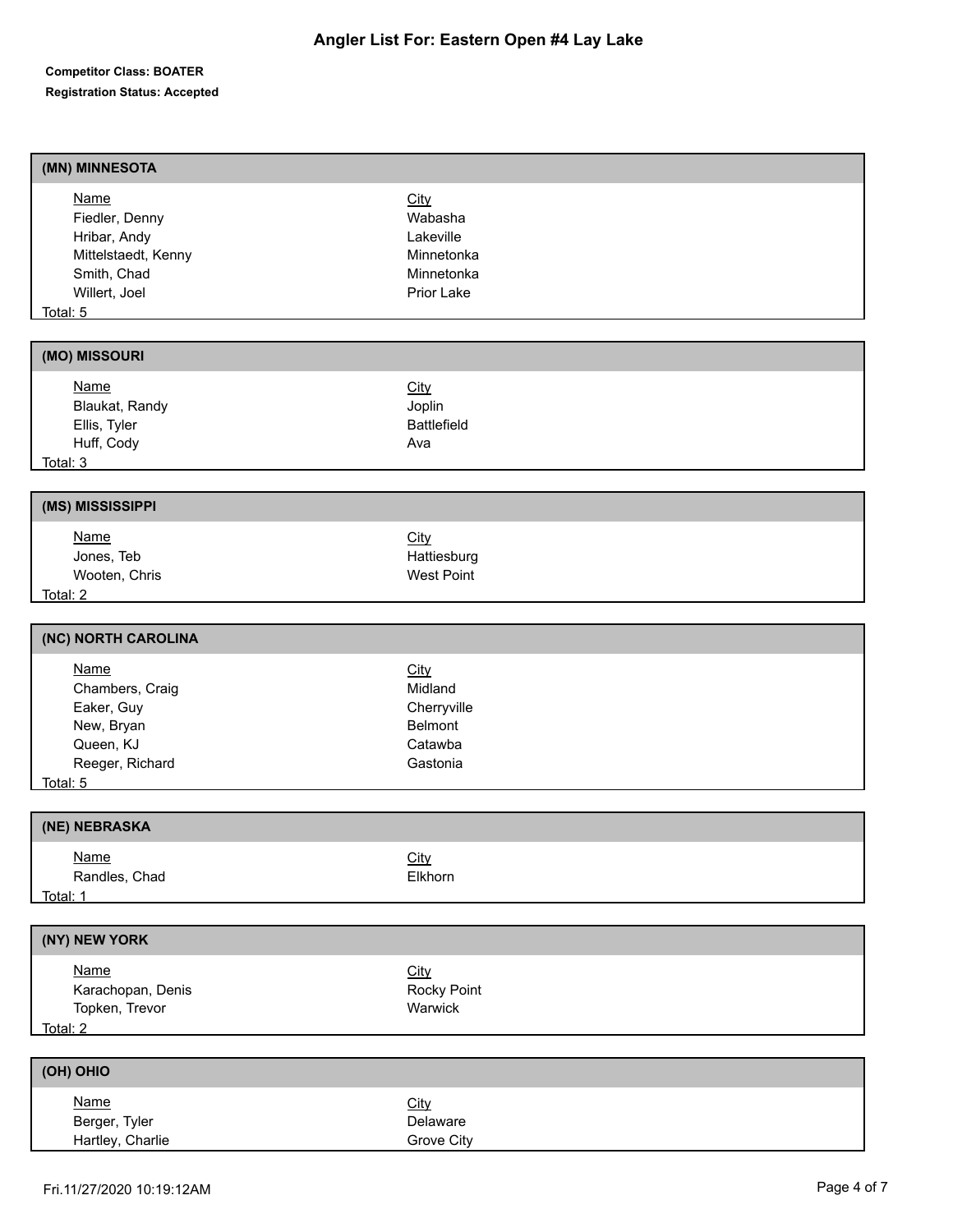#### **Competitor Class: BOATER Registration Status: Accepted**

| Lindsey, Corey    | <b>Blacklick</b> |  |
|-------------------|------------------|--|
| Mccarthy, Matthew | Marysville       |  |
| Redwine, Alex     | <b>Blue Ash</b>  |  |
| Rossi, Jake       | Columbus         |  |
| Stephens, Whitney | Waverly          |  |
| Total: 7          |                  |  |

# **(OK) OKLAHOMA**

| <b>Name</b>      | <u>City</u>  |  |
|------------------|--------------|--|
| Christie, Jason  | Park Hill    |  |
| Gibson, Caleb    | Locust Grove |  |
| Hallman, Bradley | Norman       |  |
| Upshaw, Andrew   | Tulsa        |  |
| Total: 4         |              |  |

Prospect

# **(PA) PENNSYLVANIA**

| Name            | <u>City</u> |
|-----------------|-------------|
| Kneidinger, Gus | Pro:        |
| Total: 1        |             |

#### **(SC) SOUTH CAROLINA**

| <b>Name</b>             | <b>City</b>   |  |
|-------------------------|---------------|--|
| Austin, Kyle            | Ridgeville    |  |
| Burroughs, Jason        | Hodges        |  |
| Drummond, Cole          | Effingham     |  |
| Fogner, Gregg           | Conway        |  |
| Harbin, Kameron         | Abbeville     |  |
| Latimer, Brian          | <b>Belton</b> |  |
| Lehtonen, Derek         | Woodruff      |  |
| Matthews, Bryce         | Olanta        |  |
| Owen, Lance             | Greer         |  |
| Thompkins, JT           | Myrtle Beach  |  |
| Thompkins, Timmy        | Myrtle Beach  |  |
| Tumberg, Brandt         | Moore         |  |
| <b>Walters, Patrick</b> | Summerville   |  |
| Wicker, Andy            | Pomaria       |  |
| Total: 14               |               |  |

#### **(TN) TENNESSEE**

| Name            | <u>City</u>           |  |
|-----------------|-----------------------|--|
| Dyer, Clayton   | Fayetteville          |  |
| Foutz, Jacob    | Charleston            |  |
| Gibson, Robert  | Niota                 |  |
| Jocumsen, Carl  | Graysville            |  |
| Palmer, Freddy  | <b>Estill Springs</b> |  |
| Pappas, Mark    | Dandridge             |  |
| Patton, Scott   | Paris                 |  |
| Peters, Chris   | <b>Birchwood</b>      |  |
| Peters, Spencer | Knoxville             |  |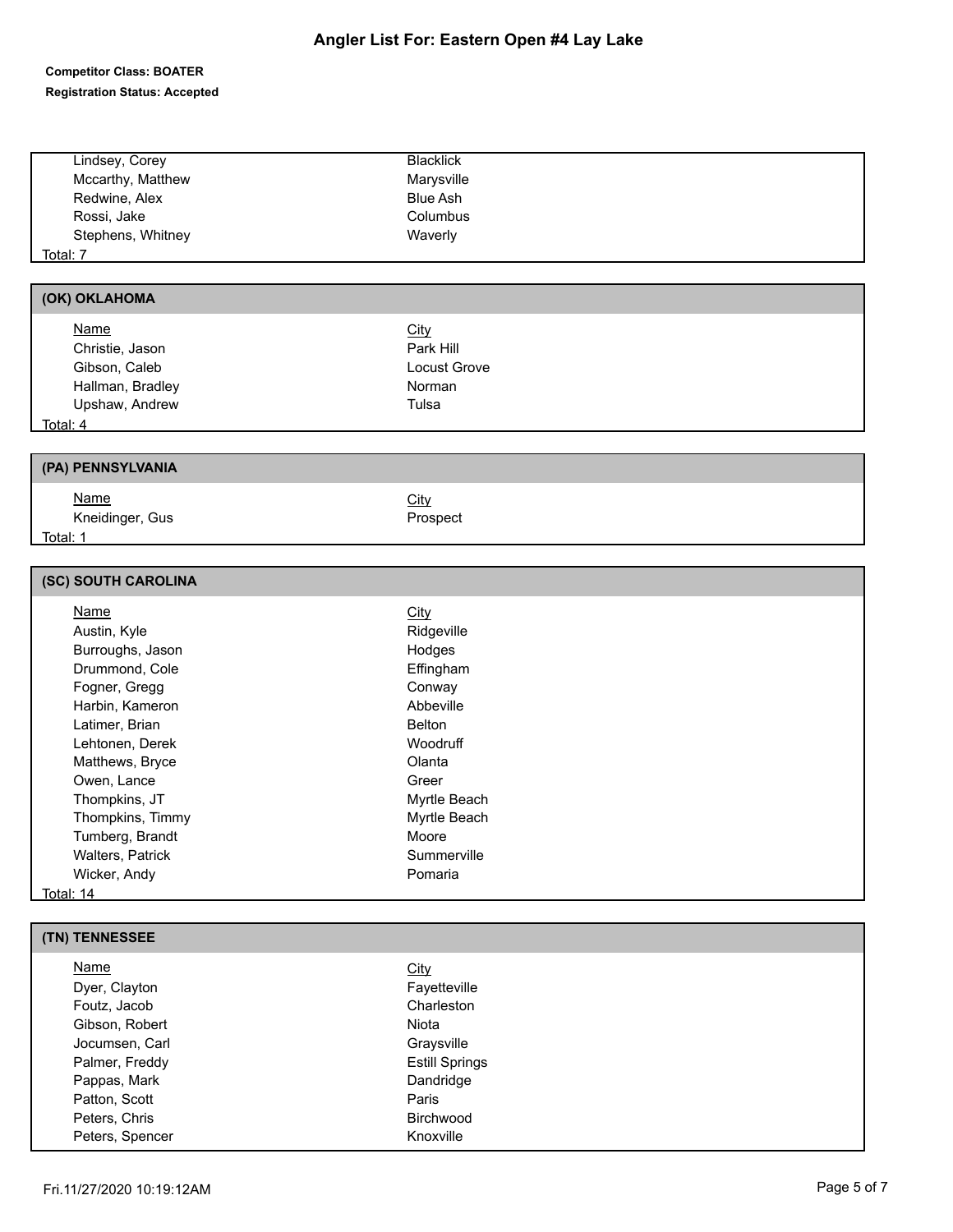## **Competitor Class: BOATER Registration Status: Accepted**

| Sales, Hunter      | <b>Blaine</b>       |  |
|--------------------|---------------------|--|
| Tate, Nick         | Knoxville           |  |
| <b>Total: 11</b>   |                     |  |
|                    |                     |  |
| (TX) TEXAS         |                     |  |
| <b>Name</b>        | <b>City</b>         |  |
| Castledine, Todd   | Nacogdoches         |  |
| Reneau, Dustin     | Mckinney            |  |
| Rose, Lance        | Pipe Creek          |  |
| Rose, Garrett      | Pipecreek           |  |
| Stewart, Chandler  | Waco                |  |
| Zaldain, Trait     | Fort Worth          |  |
| Total: 6           |                     |  |
|                    |                     |  |
| (VA) VIRGINIA      |                     |  |
| <b>Name</b>        | City                |  |
| Brandt Jr., Barry  | <b>Newport News</b> |  |
| Gallogly Jr, Jerry | North Tazewell      |  |
| Maye, Jeremy       | Windsor             |  |
| Powroznik, Jacob   | North Prince George |  |
| Thomasson, Andrew  | Dublin              |  |
| Total: 5           |                     |  |
|                    |                     |  |
| (VT) VERMONT       |                     |  |
| <b>Name</b>        | City                |  |
| Morella, Stephen   | Townshed            |  |
| Total: 1           |                     |  |
|                    |                     |  |
| (WA) WASHINGTON    |                     |  |
| <b>Name</b>        | City                |  |
| Macdougall, Connor | <b>Bremerton</b>    |  |
| <u>Total: 1</u>    |                     |  |
|                    |                     |  |
| (WI) WISCONSIN     |                     |  |
| <b>Name</b>        | <b>City</b>         |  |
| Boelkins, David    | Hubertus            |  |
| Duerr, Mark        | <b>West Allis</b>   |  |
| Hahner, Cody       | Wausau              |  |
| Neu, Adam          | Forestville         |  |
| Pellegrin, Scott   | Chippewa Falls      |  |
| Schlapper, Pat     | Eleva               |  |
| Siller, Scott      | Milwaukee           |  |
| Total: 7           |                     |  |
|                    |                     |  |
| (WV) WEST VIRGINIA |                     |  |
| <b>Name</b>        | City                |  |
| Huffman, Randy     | Charleston          |  |